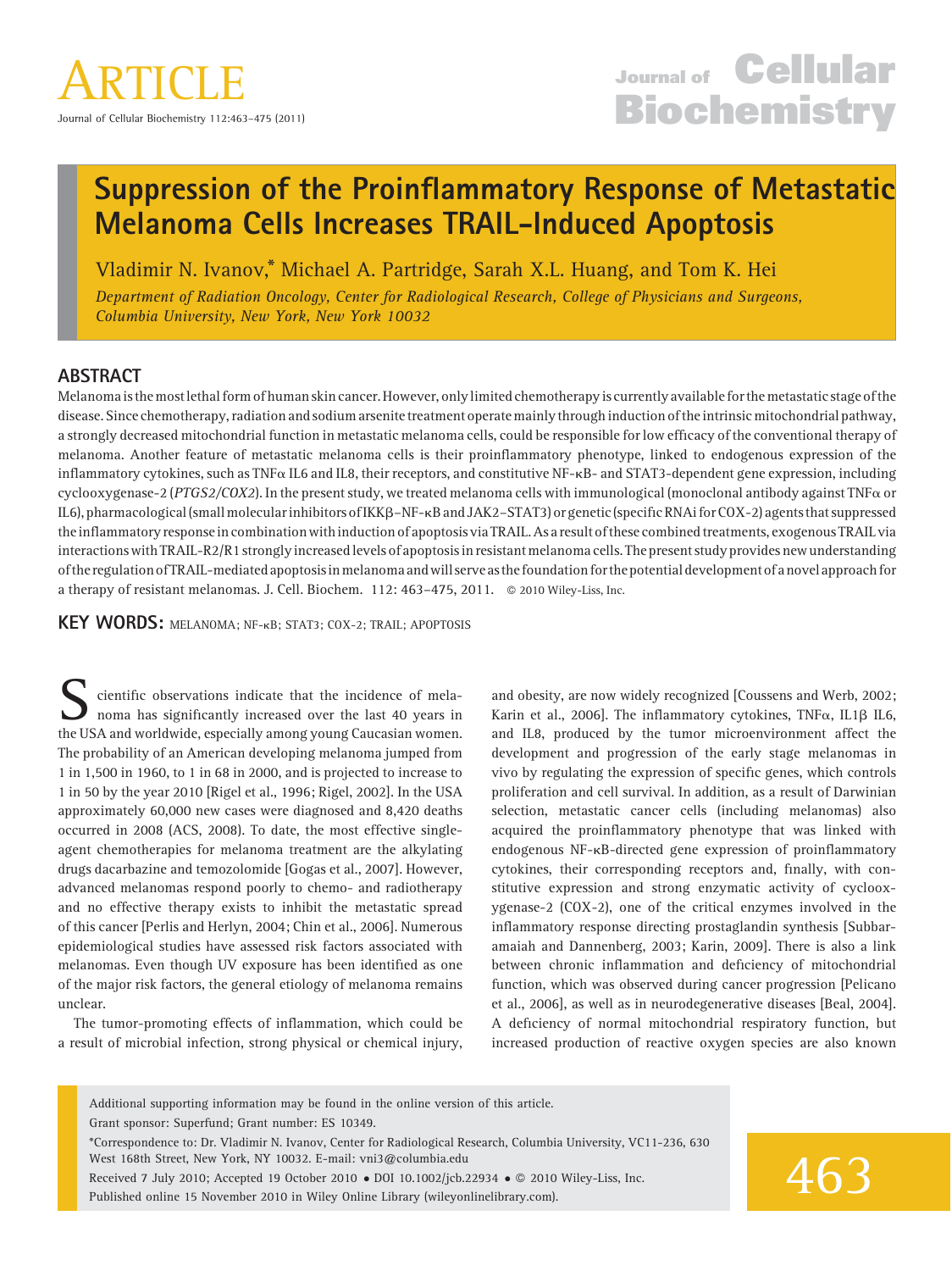to be one of the characteristic features of the inflammatory response [Alexeyev et al., 2004] and might be frequently found in cancer cells, which have a tendency to change their energetic metabolisms from oxidative phosphorylation to oxidative glycolysis (''Warburg effect'') [Pelicano et al., 2006]. This critical link between inflammation and tumorigenesis presents further challenges for treatment of melanoma as establishing a connection between proinflammatory phenotype and suppression of apoptosis in metastatic melanoma cells.

Since the identification of TRAIL in 1995, this cytokine has been intensively investigated, due to its strong and specific antitumor effects through induction of apoptosis. In contrast to Fas, surface expression of TRAIL-Receptors is mostly restricted to cancer, but not to normal cells. However, many melanoma cell lines demonstrated resistance to TRAIL based on numerous protective mechanisms including downregulation of the endogenous death receptor gene expression and strong upregulation of antiapoptotic protein expression [Schaefer et al., 2007; Ashkenazi et al., 2008]. Furthermore, the genetic background of such resistance may include upregulation of gene expression of growth factors, cytokines, and their corresponding receptors controlling general cell survival and antiapoptotic activity.

The main goal of the present study is to further elucidate the mechanism of TRAIL-resistance and to increase sensitivity to TRAIL-induced apoptosis in metastatic melanoma cells by suppression of their proinflammatory response. This study is ultimately aimed to translate the results to the clinic, where this investigation could lead to much needed improvement of melanoma therapy. Our former investigations demonstrated that ionizing radiation upregulated death receptor (FAS, TRAIL-Receptor1/DR4, and TRAIL-Receptor2/DR5) total and surface expression in human melanoma cells and increased TRAIL/TRAIL-R-mediated apoptosis [Ivanov et al., 2007]. In contrast, numerous investigations have indicated profound antiapoptotic effects of active STAT3 in different types of cancer cells, including melanomas [Ivanov et al., 2001; Kusaba et al., 2007]. In the present study, we focused attention on pharmacological, immunological or genetic inhibition of the TNFa/TNFR–NF-kB–IL-6/IL-6R–STAT3 signaling cascade [Grivennikov and Karin, 2008] to further suppress expression of its target proteins, including antiapoptotic cFLIP, Bcl-xL, Mcl-1, Survivin, and COX-2 [Kreuz et al., 2001; Ivanov et al., 2003; Subbaramaiah and Dannenberg, 2003; Fulda and Debatin, 2006], and protein regulators of cell proliferation, including Cyclin D1 [Darnell, 2002; Leslie et al., 2006]. We expect that as a result of such treatment, exogenous TRAIL/TRAIL-R interactions will induce apoptosis in death-ligand-resistant melanoma cells. Furthermore, we anticipate that suppression of COX-2, which is highly expressed in metastatic melanoma cells [Ivanov and Hei, 2006a], will be especially important for upregulation of TRAIL-induced apoptosis.

# MATERIALS AND METHODS

## MATERIALS

Human Killer-TRAIL was purchased from Alexis. PI3K inhibitor LY294002, IKK inhibitor BMS-345541, STAT3 inhibitor-6 S3I-201

(also known as NSC 74859) and ATM inhibitor KU-55933 were purchased from Calbiochem.

## CELL LINES

Normal human fibroblasts TIG-3 were obtained from the Health Science Research Resource Bank (Osaka, Japan). TIG-3 fibroblasts and human melanoma cell lines LU1205 (also known as 1205lu), WM9, WM35, WM793, WM852 [Satyamoorthy et al., 1997], A375, FEMX, and HHMSX were maintained in DMEM medium supplemented with 10% fetal bovine serum (FBS), L-glutamine, and antibiotics.

## FACS ANALYSIS OF DR5 AND FAS LEVELS

Surface levels of DR4, DR5, and Fas were determined by staining with the PE-labeled mAbs from eBioscience and from BD Biosciences. A FACS Calibur flow cytometer (Becton Dickinson) combined with the CellQuest program was used to perform flow cytometric analysis.

## TRANSFECTION AND LUCIFERASE ASSAY

The NF-<sub>KB</sub> luciferase reporter containing two <sub>KB</sub> binding sites, and the STAT-Luc reporter containing three repeats of GAS sites were used to determine NF-kB and STAT transactivation, respectively, in transiently transfected cell lines.

## APOPTOSIS STUDIES

Cells were exposed to soluble TRAIL (50 ng/ml) alone or in combination with cycloheximide  $(2 \mu g/ml)$ . Different variations of combined treatment were used in the presence or in the absence of specific inhibitors of signaling pathways followed by TRAIL treatment. After treatment, cell nuclei were stained by PI. Apoptosis was then assessed by quantifying the percentage of hypodiploid nuclei using FACS analysis. An additional approach was Annexin-FITC plus PI staining, which allowed us to distinguish apoptotic and necrotic cells, was performed according to the manufacture's protocol (BD Pharmingen).

# CLONOGENIC SURVIVAL ASSAY

Cells were exposed to sodium arsenite  $(1-5 \mu M)$ , to soluble TRAIL (50 ng/ml) alone or in combination with CHX (1  $\mu$ g/ml), BMS-345541 (10  $\mu$ M), STAT3 inhibitor-6 (50  $\mu$ M) alone or in combination with TRAIL for 24 h. Treated cells (500/dish) were then placed in duplicate on 10-cm dishes for analysis of clonogenic survival 12 days after treatment. Colonies were stained using crystal violet solution. The percentage of colony-formation (in relation to values for untreated control cells) was calculated.

# WESTERN BLOT ANALYSIS

Total cell lysates (50  $\mu$ g protein) were resolved on SDS-PAGE, and processed according to standard protocols. The monoclonal antibodies used for Western blotting included: anti- $\beta$ -Actin (Sigma); anti-FLIP (NF6) (Axxora); anti-COX-2 (Cayman Chemical). The polyclonal antibodies used included: anti-DR5 (Axxora); anti-phospho-AKT (Ser473) and anti-AKT; anti-STAT3 and antiphospho-STAT3 (Tyr705) (Cell Signaling). The secondary Abs were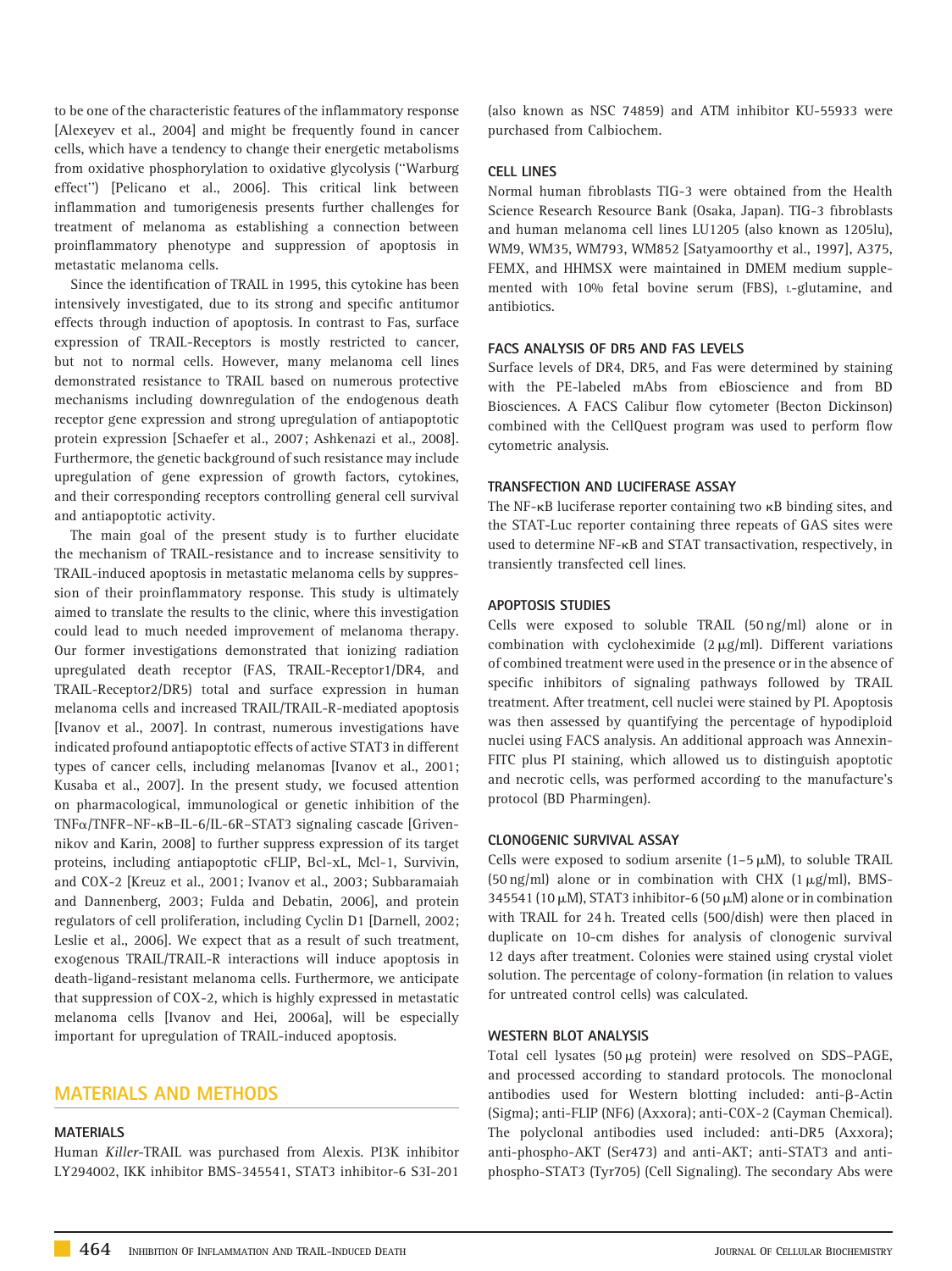conjugated to horseradish peroxidase; signals were detected using the ECL system (Amersham).

## **FMSA**

Electrophoretic mobility shift assay (EMSA) was performed for the detection of NF-kB DNA-binding activity as previously described. Ubiquitous NF-Y DNA-binding activity was used as an internal control [Ivanov and Hei, 2004].

## REAL-TIME PCR ANALYSIS OF MITOCHONDRIAL DNA

Mitochondrial mtDNA copy number was determined by real-time PCR using SYBR Green detection on an Applied Biosystems 7300 Real-time PCR System (Applied Biosystems). Products amplified were a 188-bp fragment of the nuclear encoded 18S rRNA gene and a 171-bp fragment of the mtDNA encoded 12S rRNA gene. The primers were as follows: 18S sense, GGAGTATGGTTGCAAAGCTG; 18S antisense, CGCTCCACCAACTAAGAACG; 12S sense, AGAA-CACTACGAGCCACAGC; and 12S antisense, ACTTGCGCTTACTTTG-TAGCC. All reactions were done in triplicate. PCR conditions were as follows: 95 $\degree$ C for 15 min followed by 40 cycles at 95 $\degree$ C for 30 s, 55 $\degree$ C for 30 s, and 72 $^{\circ}$ C for 30 s. Relative quantification of mtDNA/nDNA ratio was determined by the comparative threshold cycle (CT) method as described previously [Partridge et al., 2007].

## OXYGEN CONSUMPTION

Oxygen consumption in intact cells was assayed as described previously [Partridge et al., 2007]. Briefly,  $1 \times 10^7$  cells were suspended in 1.5 ml of DMEM lacking glucose, and oxygen concentration was assayed over  $3 \text{ min}$  at  $37^{\circ}$ C in a Hansatech (MA) Clark's oxygen electrode unit.

#### ELISA

Antibodies pairs used in sandwich ELISA for this study was all commercially available. Kits to detect IL6 and TNF $\alpha$  were from Invitrogen.

# STATISTICAL ANALYSIS

Data were calculated as means and standard deviations. Comparisons of results between treated and control groups were made by the Students' t-test. A P-value of 0.05 or less between groups was considered significant.

# **RESULTS**

# PARTIAL DEPLETION OF MITOCHONDRIAL DNA AND DOWNREGULATION OF MITOCHONDRIAL FUNCTIONS IN MELANOMA CELL LINES

Multiple cell functions, including programmed cell death, are dependent on mitochondria. Consequently, numerous studies have targeted mitochondria as a probable tool for cancer therapy [Costantini et al., 2000; Fulda et al., 2010]. The biogenesis of mitochondria and general mitochondrial functions in cancer cells could be substantially different when compared to normal cells. Substantial change of mitochondrial functions is also involved in the proinflammatory response of the cells. A frequent suppression of mitochondrial respiration in cancer cells might be regulated by

genetic mechanisms, depending on both mutations/deletions in mtDNA targeting critical mitochondrial proteins and general depletion (decreased copy number) of mtDNA [Pelicano et al., 2006]. These specific features of mitochondriogenesis have not been previously investigated in melanoma cells. What are the actual levels of mtDNA copy number and mitochondrial respiration in metastatic melanoma cells compared to normal cells?

To address this question, we used normal human embryonic fibroblasts TIG-3, human melanocytes and several human melanoma lines representing different phases of cancer development: WM35 is a radial-growth-phase melanoma cells; WM793 is a vertical-growth-phase melanoma cells; LU1205 (also known as 1250lu) and WM9 are metastatic melanoma cells. All four melanoma lines have normal NRAS, but mutated BRAF (V600E). WM35 and WM9 express functional PTEN, endogenous inhibitor of PI3K– AKT, while in WM793 cells PTEN expression is down-regulated; finally in LU1205 cells PTEN is inactivated by mutation [Krasilnikov et al., 2003; Satyamoorthy et al., 2003]. Additionally, we used HHMSX and FEMX metastatic melanoma lines. FEMX cells have normal BRAF and PTEN, while HHMSX cells have mutated BRAF (V600E) [Krasilnikov et al., 2003; Ivanov and Hei, 2005].

Analysis of the mtDNA by real-time PCR in these cell lines demonstrated a pronounced decrease in mtDNA copy numbers for several melanoma lines (with exception for FEMX). Sequencing mtDNA demonstrated increased levels of mutations in the D-Loop region of mtDNA from HHMSX and FEMX melanoma cells. However, these mutations were all previously reported polymorphisms (Fig. 1A). Importantly, oxygen consumption, the main reflection of mitochondrial respiration, was substantially decreased in all melanoma lines, besides FEMX, and was well correlated with down-regulation of mtDNA content (Fig. 1A,B). These observations suggested that a partial downregulation of mitochondrial function might be based on depletion of mtDNA that resulted in a decrease of mitochondrial gene expression and substantial changes of mitochondriogenesis in the corresponding melanoma cells.

Downregulation of mitochondriogenesis in cancer cells might also be correlated with decreased activity of the endogenous, ATPdependent, mitochondrial apoptotic pathway due to a deficiency of ATP production by mitochondria. Additionally, upregulation of AKT activity in melanoma cells based on increased surface expression of growth factor receptor kinases, such as EGFR, IGF1R, or FGFR, in concert with a downregulation of PTEN, an endogenous inhibitor of the PI3K–AKT pathway, could also inhibit the mitochondrial apoptotic pathway [Krasilnikov et al., 2003; Wu et al., 2003; Pelicano et al., 2006]. Indeed, vertical-growth phase WM793, metastatic LU1205 (with mutated PTEN), and WM9 melanoma cells were characterized by pronounced surface expression of EGFR and substantial upregulation of the basal phospho-AKT activity compared to melanocytes and normal TIG-3 cells, while FEMX melanoma cells (with normal PTEN and low surface EGFR levels) only contained trace levels of active phospho-AKT (Fig. 1C,D). Interestingly, the early melanoma WM35 cells still contained pronounced levels of the active AKT that was phosphorylated via alternative receptor kinases (different from EGFR).

Numerous investigations demonstrated a relative resistance of normal human cells to low doses of sodium arsenite (1-5  $\mu$ M), while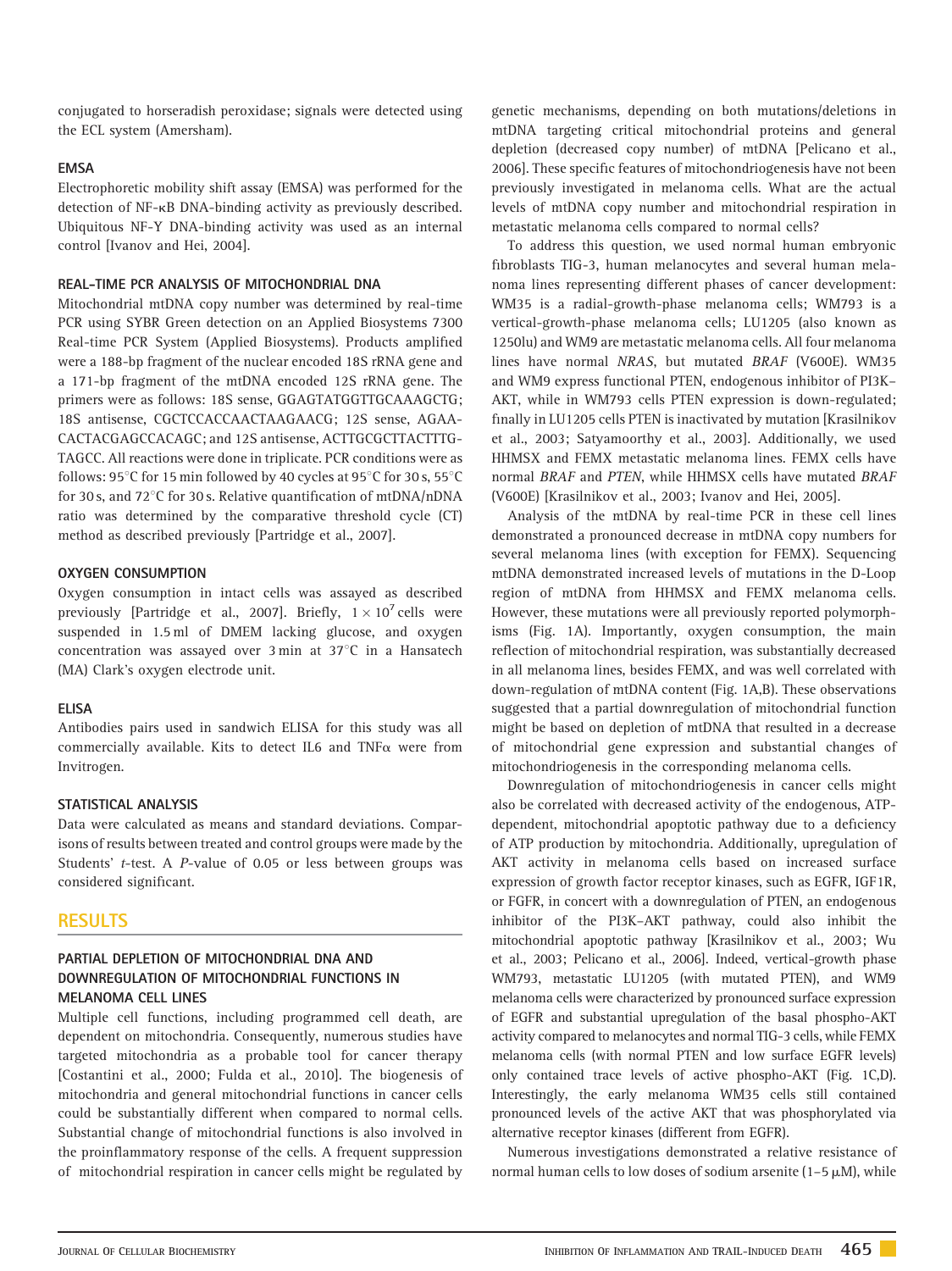

Fig. 1. Mitochondrial (mt) DNA content, mitochondrial respiration and AKT levels in human melanoma cell lines. A: Content of mitochondrial (mt) DNA was determined using the real-time PCR as described in the Materials and Methods Section. Number of mutations in the D-loop of mtDNA is indicated. All of these mutations represent previously reported polymorphisms. B: The rate of oxygen consumption for normal human fibroblasts TIG-3, human melanocytes and melanoma lines was determined using an oxygen electrode unit. C: Western blot analysis of total and phospho-AKT levels in melanocytes, TIG-3 fibroblasts and indicated melanoma lines. D: Surface levels of EGFR and NGFR1 p75 in human melanoma cells were determined by immunostaining with anti-EGFR-PE and anti-NGFR1-PE mAbs using FACS analysis; n.s., nonspecific staining.

many types of cancer cells died after such treatment [Mathas et al., 2003; Amadori et al., 2005] (Fig. 2A). The reason for this difference between normal and cancer cells is still unclear. However, among melanoma cell lines, a protective role for EGF/EGFR–PI3K–AKT signaling pathway against cytotoxic effects of sodium arsenite, which directly targeted mitochondria, was established [Ivanov and Hei, 2005; Partridge et al., 2007]. Indeed, sodium arsenite  $(5 \mu M)$ induced higher levels of apoptosis only in FEMX cells (Fig. 2A) that demonstrated the normal mitochondrial function and low active AKT levels before treatment (Fig. 1B,C). In contrast, sodium arsenite induced relatively low levels of apoptosis in LU1205 and WM9 cells (Fig. 2A,B), which were characterized by decreased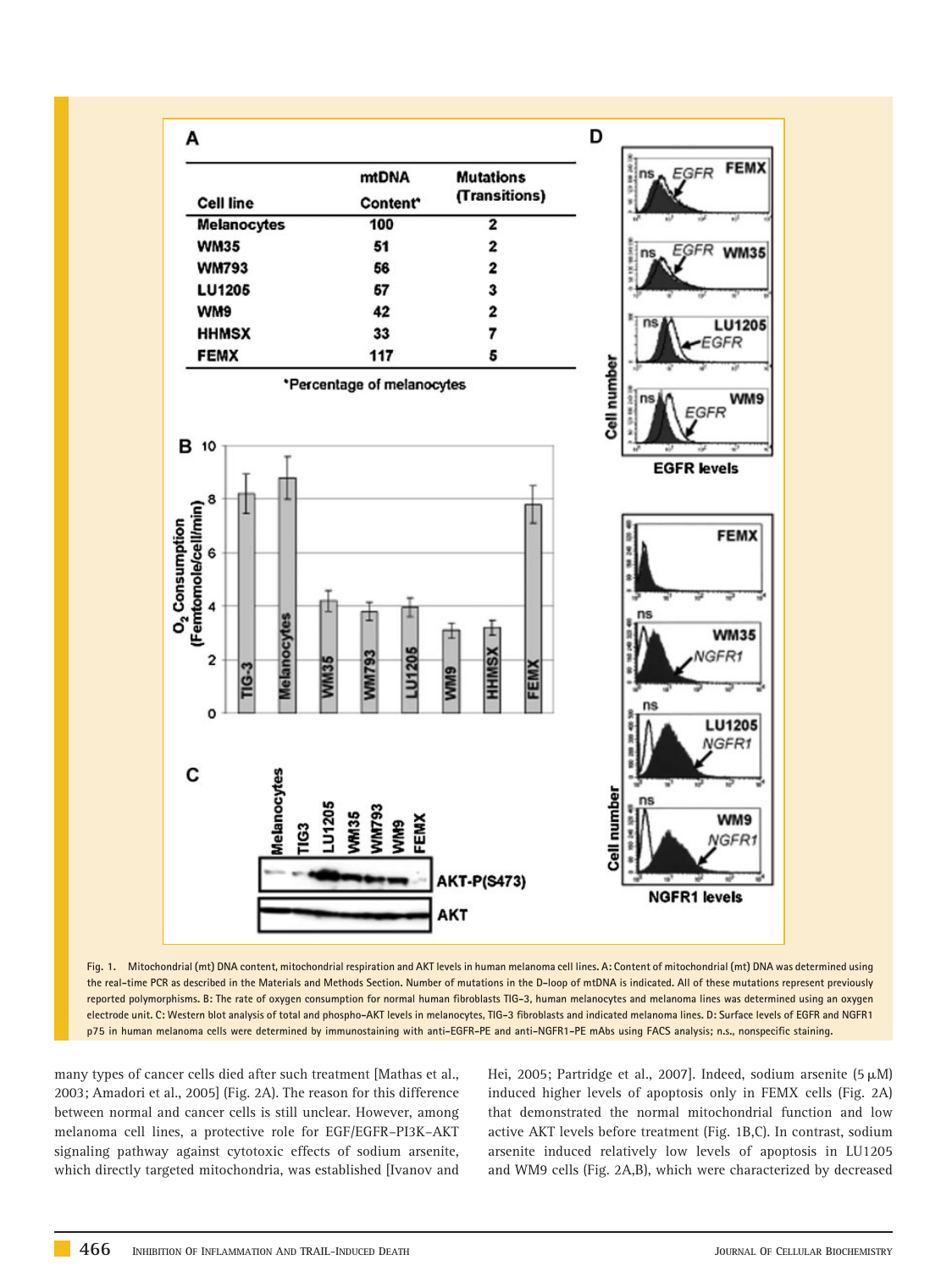

Fig. 2. The mitochondrial death pathway in human melanoma cell lines. A,B: Cell cycle-apoptosis analysis of melanocytes, FEMX, LU1205, and WM9 melanoma cells, which were treated sodium arsenite (5  $\mu$ M) in the presence or absence of either NGF- $\beta$  (100 ng/ml) or EGF (50 ng/ml) for the next 24 h; non-treated control cells were designed as (Con). Caspase inhibitors, zVAD, LEHD, and IETD (50 µM), were additionally used. After treatment, cells were stained with PI and analyzed by FACS assay. Error bars represent mean ± SD (Student's t-test, P < 0.05). C: Effects of sodium arsenite on oxygen consumption of melanocytes (M-cytes), FEMX and LU1205 melanoma cells 24 h after treatment. D: Clonogenic survival assay of melanoma cell lines 12 days after sodium arsenite treatment.

mitochondrial respiration and high basal AKT activity before treatment (Fig. 1B,C). Furthermore, sodium arsenite  $(5 \mu M)$ substantially decreased mitochondrial respiration in melanoma cells, while normal human melanocytes were more resistant to arsenite treatment. As expected, melanocytes and TIG-3 normal fibroblasts were also relatively resistant to arsenite-induced apoptosis (Fig. 2A,C and Suppl. Fig. 1C). Costimulation with EGF (50 ng/ml) efficiently down-regulated arsenite-induced death of LU1205 and WM9 melanoma cells, but not FEMX (Fig. 2B). On the other hand, arsenite-induced cell death was substantially decreased by zVAD-fmk, a universal caspase inhibitor, LEHD, a caspase-9 inhibitor, and IETD, a caspase-8 inhibitor, highlighting a role of the activation of both the mitochondrial apoptotic pathway and death receptor-mediated pathway after arsenite exposure (Fig. 2B).

In spite of high levels of nerve growth factor receptor-1 (NGFR1 p75) surface expression on WM35, WM793, LU1205, and WM9 melanoma cells (Fig. 1D), NGF-ß (100 ng/ml) in the media did not protect these cells against arsenite-induced killing indicating attenuation of NGFR1-mediated signaling in the melanoma lines used. (Fig. 2B). This was in contrast to the highly protective action of NGF-b against arsenite-induced apoptosis in differentiated neuron-like PC12 cells (Suppl. Fig. 1A,B) via AKT activation [Kimmelman et al., 2000]. On the other hand, melanoma cells displayed substantially increased cytotoxicity after sodium arsenite treatment, as compared to apoptosis (Fig. 2D), suggesting the involvement of necrotic mechanisms in sodium arsenite action. Taken together, our data demonstrated a relatively low efficacy of apoptotic pathways induced by sodium arsenite for specific killing melanoma cells with decreased mitochondrial function and permanently active AKT (most metastatic melanoma lines), but highlighted a usefulness of such an approach for killing some types of melanoma cells (FEMX) with non-suppressed mitochondrial function and low levels of the basal AKT activity.

We also screened two additional metastatic melanoma cell lines for sensitivity to arsenic. Surprisingly, A375 and WM852 melanoma cells with very low basal AKT activity [Dhawan et al., 2002; Hilmi et al., 2008] were sensitive to cytotoxic effects of sodium arsenite (5–  $10 \mu$ M), and thus were killed mostly through necrotic, rather than apoptotic mechanisms (Suppl. Fig. 2). These data indicated that AKT deficiency correlated with increased levels of arsenic-induced total cell death (which could be driven either apoptotic or necrotic mechanisms). Furthermore, inhibition of PI3K–AKT activity by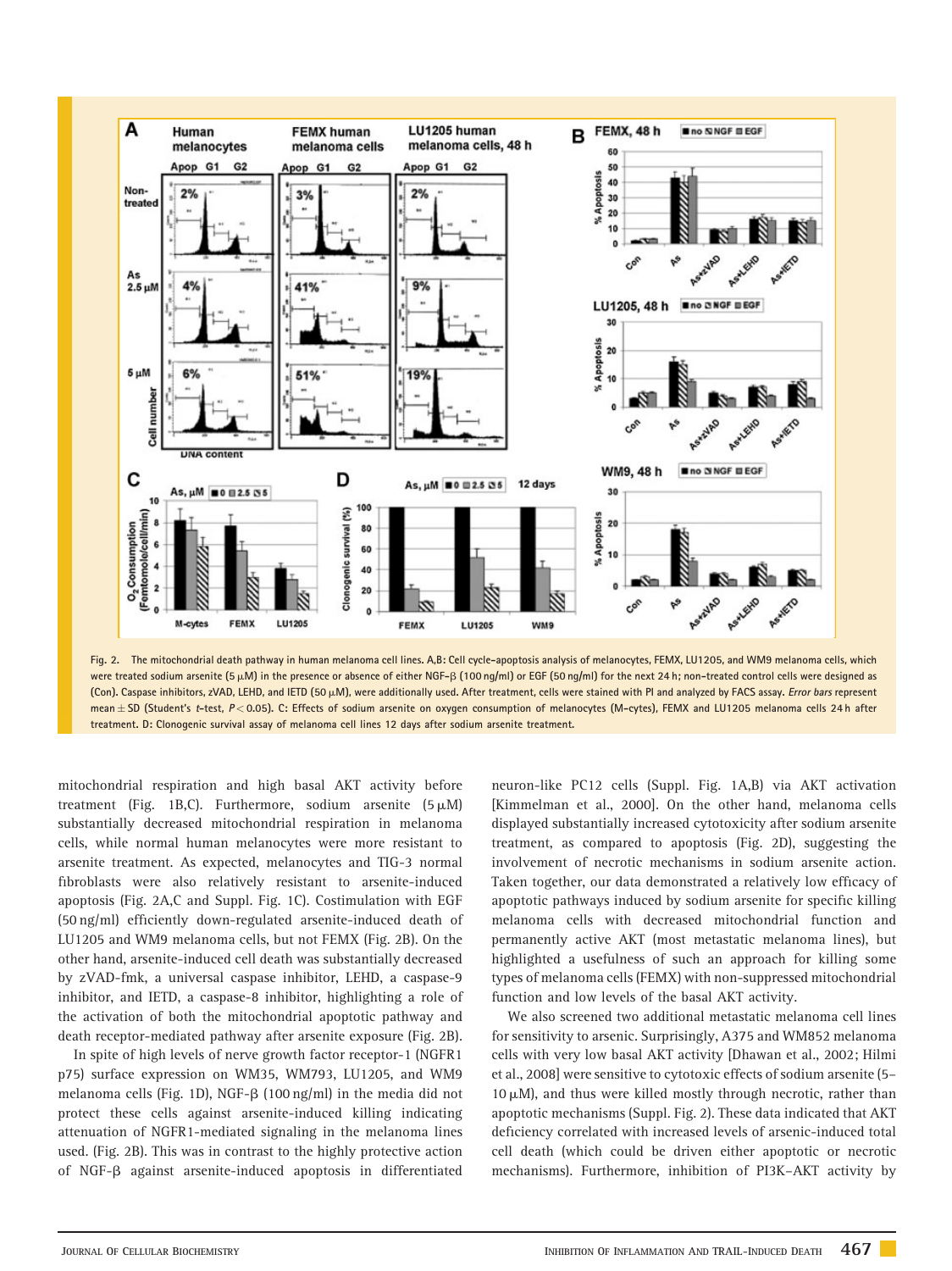LY294002 strongly increases levels of arsenite-induced death in resistant melanoma lines and unfortunately, also in TIG-3 normal fibroblasts and neuron-like PC12 cells. Necrotic effects of arsenite treatment were also increased in response to AKT inhibition (Suppl. Fig. 1). Trying to avoid non-specific cytotoxicity linked to direct targeting of mitochondria in normal cells, we refocused our attention on other characteristic features of the proinflammatory response in metastatic melanoma cells and their possible role in the regulation of apoptosis.

# PROINFLAMMATORY RESPONSE OF METASTATIC MELANOMA CELLS AND REGULATION OF TRAIL-INDUCED APOPTOSIS: A ROLE FOR NF-kB

Besides directly targeting mitochondria with different drugs and natural compounds, stimulation of the death receptor-dependent apoptotic pathways has been widely used for treatment of melanoma cells. However, most metastatic melanoma cell lines were relatively resistant to death ligands, FasL, and TRAIL. Numerous observations demonstrated expression and secretion of proinflammatory cytokines by cancer cells, including malignant melanoma cells in culture and in vivo [Mattei et al., 1994; Yurkovetsky et al., 2007]. We wondered whether cytokine-mediated inflammatory signaling, which could perform many functions in cell–cell communications, might also be involved in anti-apoptotic protection of melanoma cells.

To address this question, we first determined levels of secretion of TNF $\alpha$  and IL6, crucial proinflammatory cytokines, in cell media of several melanoma lines using specific ELISA. WM9 metastatic melanoma cells were characterized by high basal expression and secretion of TNF $\alpha$  and IL6, while LU1205 metastatic melanoma cells secreted substantially decreased levels of these cytokines 24 h after refreshing cell media. On the other hand, the early phase WM35 melanoma cells produced modest levels of TNF $\alpha$  and zero levels of IL6. Human melanocytes did not produce detectable levels of  $\text{TNF}\alpha$ and IL6 (Fig. 3C,D). Stress exposure, such as  $\gamma$ -radiation at dose of 2– 5 Gy, could notably upregulate IL6 secretion by WM9 cells (1.5- to 2.0-fold increase was detected 24 h after irradiation). Furthermore, a high-level IL8 expression and secretion was previously observed in WM9 cells [Peng et al., 2007].

Transcription factors NF-kB and STAT3 are the master regulators of the proinflammatory response in cells at the level of cytokine gene expression [Grivennikov and Karin, 2008; Yu et al., 2009]. As expected, BMS-345541, an inhibitor of the  $IKK\beta-NF-KB$  pathway, strongly decreased the nuclear NF-kB DNA-binding activity and NF-kB-dependent transcription in general (Fig. 3A,B). It significantly decreased the basal levels of secretion of TNF $\alpha$  and, especially, IL6 in LU1205 and WM9 cells (Fig. 3C,D) that was correlated with the critical role of NF-kB in TNF and IL6 gene expression. TNFR1 surface levels were relatively high in LU1205 cells, establishing efficient NF-kB activating loop in these cells, while WM9 cells exhibited substantially lower surface TNFR1 levels (Fig. 3E). Furthermore, suppression of nuclear NF-kB activity (Fig. 3A; EMSA), NF-kB transacting functions (Fig. 3B) and NF-kBtarget gene expression (Fig. 3A, Western data) by BMS-345541 (10  $\mu$ M) was accompanied by variable-level apoptosis (Fig. 3F). As a result, almost 90% of WM9 cells and 50% of LU1205 cells were killed

48 h after exposure to BMS-345541 (10  $\mu$ M), while the early melanoma cells WM35 were relatively resistant.

Even though targeting NF-kB is an important tool for treatment of some metastatic melanomas [Ivanov et al., 2000; Yang et al., 2006, 2009], it appears not to be a universal approach for killing melanoma cells. Our next task was to elucidate any additional enhancing effects of  $IKK\beta-NF-\kappa B$  suppression of the apoptotic response induced by TRAIL in melanoma cell lines. Inhibition of NFkB activation and NF-kB target gene expression resulted in downregulation of anti-apoptotic protein levels, such as Bcl-xL, COX-2, and Survivin (Fig. 3A), in concert with other numerous NF-k<sup>B</sup> transcriptional targets. As a result, combined treatment with TRAIL (30 ng/ml) and BMS-345541 (10  $\mu$ M) additively increased apoptotic levels in LU1205 cells 24–48 h after exposure (Fig. 3F). Such treatment after 48 h had no additional effects for WM9 cells that were already very sensitive to both TRAIL and BMS-345541 exposure, while still enhanced apoptotic response in these cells 24 h after treatment (Fig. 3F). WM35 cells with low sensitivity to TRAIL, due to deficiency in surface DR5/DR4 expression (see Fig. 4B), did not up-regulate levels of BMS-induced apoptosis in the presence of TRAIL (Fig. 3F). Clonogenic survival assay further confirmed additive effects of BMS-345541 and TRAIL for efficient killing LU1205 and WM9 cells (Fig. 3G).

## A ROLE FOR STAT3 IN ANTI-APOPTOTIC PROTECTION

It was well established that the NF-kB-dependent expression and secretion of IL6 further activated the IL6/IL6R–JAK2–STAT3 pathway and STAT3-mediated gene expression via autocrine and paracrine mechanisms in inflammatory and cancer cells [Karin, 2009; Yu et al., 2009]. To determine a role for STAT3 and STAT3 transcriptional target genes in the regulation of apoptosis, we used STAT3 inhibitor-6, S3I-201 (also known as NSC 74859) (Fig. 4A), which worked through inhibition of STAT3 dimerization and activation [Lin et al., 2009]. As expected, we observed dosedependent inhibition of STAT-reporter activity (Fig. 4A, the upper panel), suppression of Tyr705 STAT3 phosphorylation and decreased protein expression of COX-2, one of the STAT3 transcriptional targets following treatment with S3I-201 (Fig. 4A, the lower panel). WM9 cells were highly sensitive to S3I-201, as evidenced by increased apoptosis, while LU1205 cells demonstrated only pronounced changes in cell cycle distribution (with G2/M and S-phase arrest) following exposure to this inhibitor (Fig. 4C). WM9 and LU1205 cells exhibited pronounced DR5 surface expression (Fig. 4B), but displayed quite different sensitivity to TRAIL (Fig. 4C). On the other hand, levels of TRAIL-induced apoptosis were further up-regulated by S3I-201 only in LU1205 cells, while a combination of TRAIL and S3I-201 induced high levels of death of WM9 cells not only via apoptosis [that was relatively stable at 66–61% (Fig. 4C)], but probably also by necrosis. Indeed, a clonogenic survival assay demonstrated complete killing of WM9 cells by a combination of TRAIL and S3I-201 12 days after treatment (Fig. 4D). The increased resistance of LU1205 to TRAIL-induced apoptosis, compared to WM9 cells, was probably based on the substantially higher levels of NF-kB activity in LU1205 cells (see Fig. 3A).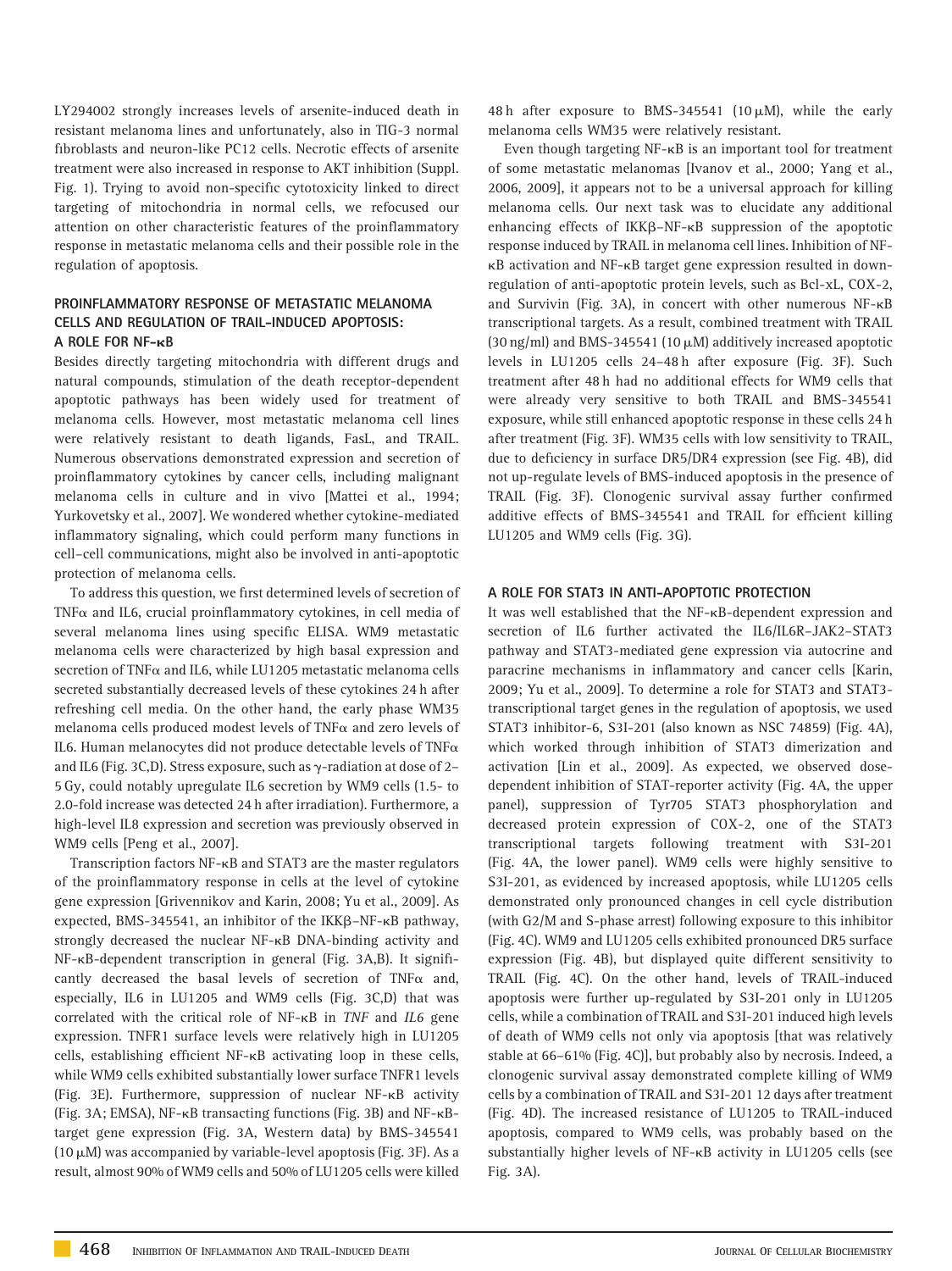

Fig. 3. A role of NF-kB for expression and secretion of TNF $\alpha$  and IL6 and regulation of TRAIL-induced apoptosis in human melanoma cell lines. A: Effect of an IKK-NF-kB inhibitor BMS-345541 (10  $\mu$ M) on the NF-kB DNA-binding activity determined by EMSA. Position of two main DNA-binding complexes is shown. DNA-binding activity of the ubiquitous transcription factor NF-Y was used as an internal control. Effect of BMS-345541 on expression levels of indicated proteins in LU1205 cells was determined by Western blot analysis. B: Effect of an IKK-NF-kB inhibitor BMS-345541 (10 µM) on 2xNF-kB-Luc reporter activity in transiently transfected melanoma cell lines. C,D: Effect of BMS-345541 (10 µM) on TNFa and IL6 secretion by human melanocytes (MC) and melanoma cell lines determined by ELISA. E: Surface expression of TNFR1 was determined by immunostaining with anti-TNFR1-PE mAb and FACS analysis; n.s., nonspecific staining. F: Effects TRAIL (30 ng/ml) alone or in combination with BMS-345541 (10 µM) on apoptosis (24 and 48 h after exposure) in indicated melanoma lines. Apoptosis levels were determined, as described above. Error bars represent mean ± SD (Student's t-test,  $P < 0.05$ ). G: Effects of TRAIL (30 ng/ml) and BMS-345541 (10  $\mu$ M) on clonogenic survival melanoma cell lines.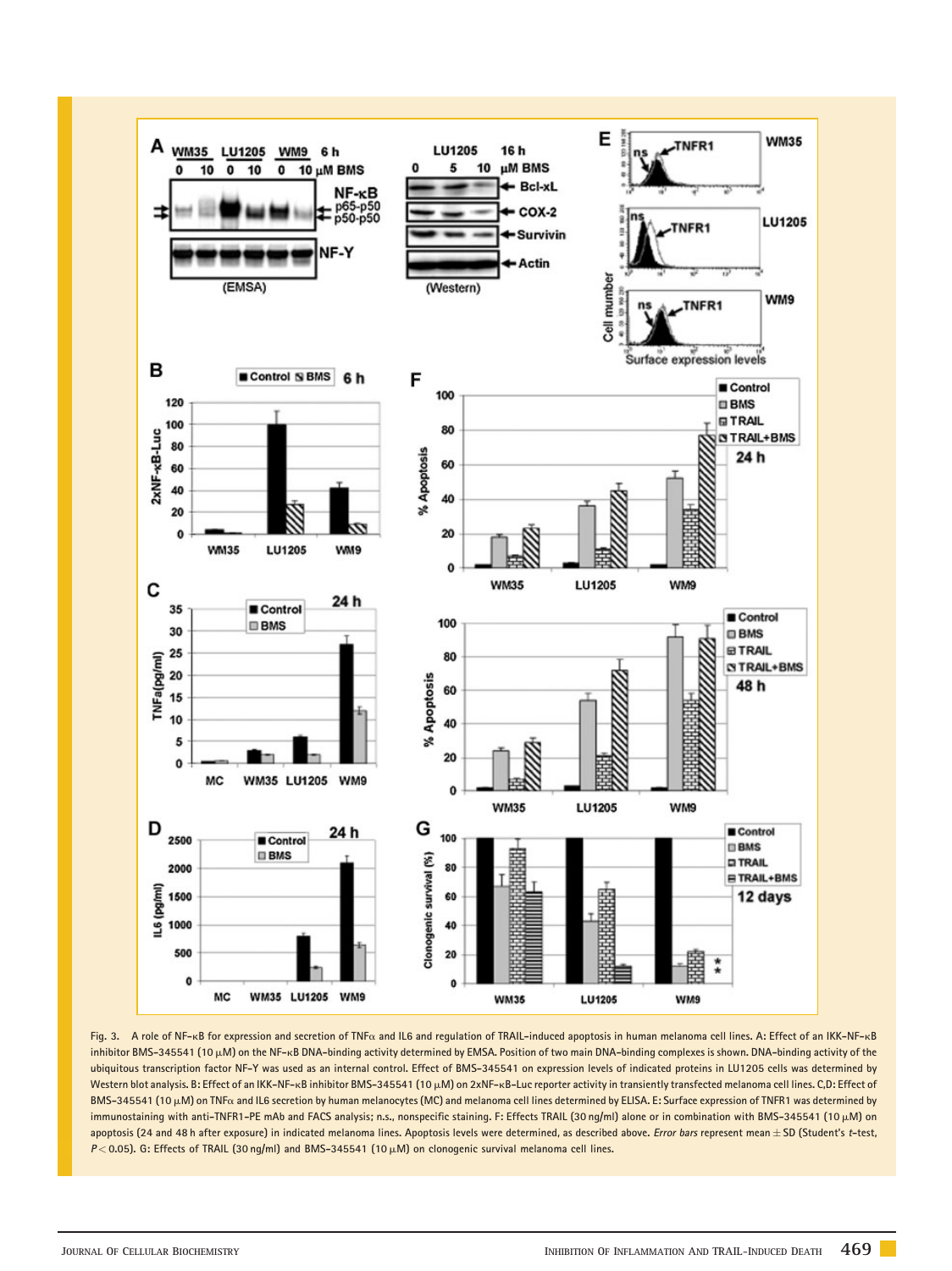

Fig. 4. Effects of STAT3 inhibition on melanoma cell apoptosis. A: Dose-dependent effect of STAT3 inhibitor-6 (S3I-201) on STAT-dependent luciferase activity. WM9 cells were transiently transfected with 3xSTAT-Luc reporter and then treated for 6 h using S3I-201. Western blot analysis of phospho-Tyr705–STAT3 and COX-2 levels after 6-h exposure with S3I-201. Actin was used as a loading control. B: Surface expression levels of DR5 were determined for indicated cell lines using with anti-DR5-PE mAb and flow cytometry. C: Effects of S3I-201 (50 µM) alone or in combination with TRAIL on cell cycle-apoptosis in LU1205 and WM9 melanoma cells. Results of a typical experiment are presented (one from three). D: Clonogenic survival assay of LU1205 and WM9 cells 12 days after treatment with S3I-201 (50  $\mu$ M), TRAIL (30 ng/ml) or their combination. Double star indicates zero survival of WM9 cells after combined treatment. Error bars represent mean  $\pm$  SD (Student's t-test,  $P < 0.05$ ).

Interestingly, treatment with a combination of inhibitors for both IKK-NF-kB and STAT3 (BMS-345541 and S3I-301) demonstrated additive effects for killing LU1205 48 h after treatment (Fig. 5A). Furthermore, simultaneous inhibition of NF-kB and STAT3 notably increased levels of TRAIL-induced apoptosis for resistant FEMX and HHMSX cells (Fig. 5A). Taken together, these results further confirmed a role for the transcriptional regulators, NF-kB and STAT3, in suppression of TRAIL-induced apoptosis in melanoma cells. As a complementary approach, we used monoclonal inhibitory antibodies to block  $TNF\alpha$  and IL6 transmission and to inhibit aurocrine/paracrine stimulation of melanoma cells by these cytokines, which further regulated NF-kB and STAT3 activation. This resulted in pronounced upregulation of TRAIL-induced apoptosis for WM793, LU1205, and WM9 cells after suppression of TNF $\alpha$  or IL6 transmission (Fig. 5B,C). Furthermore, the proapoptotic effect was especially strong after treatment with a combination of both inhibitory antibodies (Fig. 5C). These data are a direct demonstration of a protective role of TNF $\alpha$  and IL6 against TRAIL-induced apoptosis in malignant melanoma cells.

# A ROLE OF COX-2 FOR THE SUPPRESSION OF TRAIL-INDUCED APOPTOSIS IN MELANOMA CELLS

NF- $\kappa$ B and STAT3 are direct transcriptional regulators of numerous genes. Since one of the critical enzymatic regulators of the inflammatory response, cyclooxygenase-2 (COX-2), was a transcriptional target of both NF-<sub>KB</sub> and STAT3 [Kanekura et al., 2002; Lo et al., 2010], we further focused our attention on the significance of COX-2 in anti-apoptotic protection of human melanoma cells. Suppression of STAT3 activity, as well as NF-<sub>KB</sub> activity, was indeed accompanied by down-regulation of protein expression of COX-2 in LU1205 and WM9 melanoma cells (see Figs. 3A and 4A). On the other hand, inhibition of COX-2 enzymatic activity by a specific inhibitor NS398 (50 $\mu$ M) further increased TRAIL-induced apoptotic levels in LU1205, WM9, and FEMX metastatic melanoma cells, while demonstrating no additional effects in WM35, and HHMSX melanoma cells, as well as in normal TIG-3 cells (Fig. 6A). As we previously demonstrated [Ivanov et al., 2008], TIG-3, WM35, and HHMSX cells possess low levels of DR5 surface expression and negligible DR4 surface expression (see also Fig. 4D).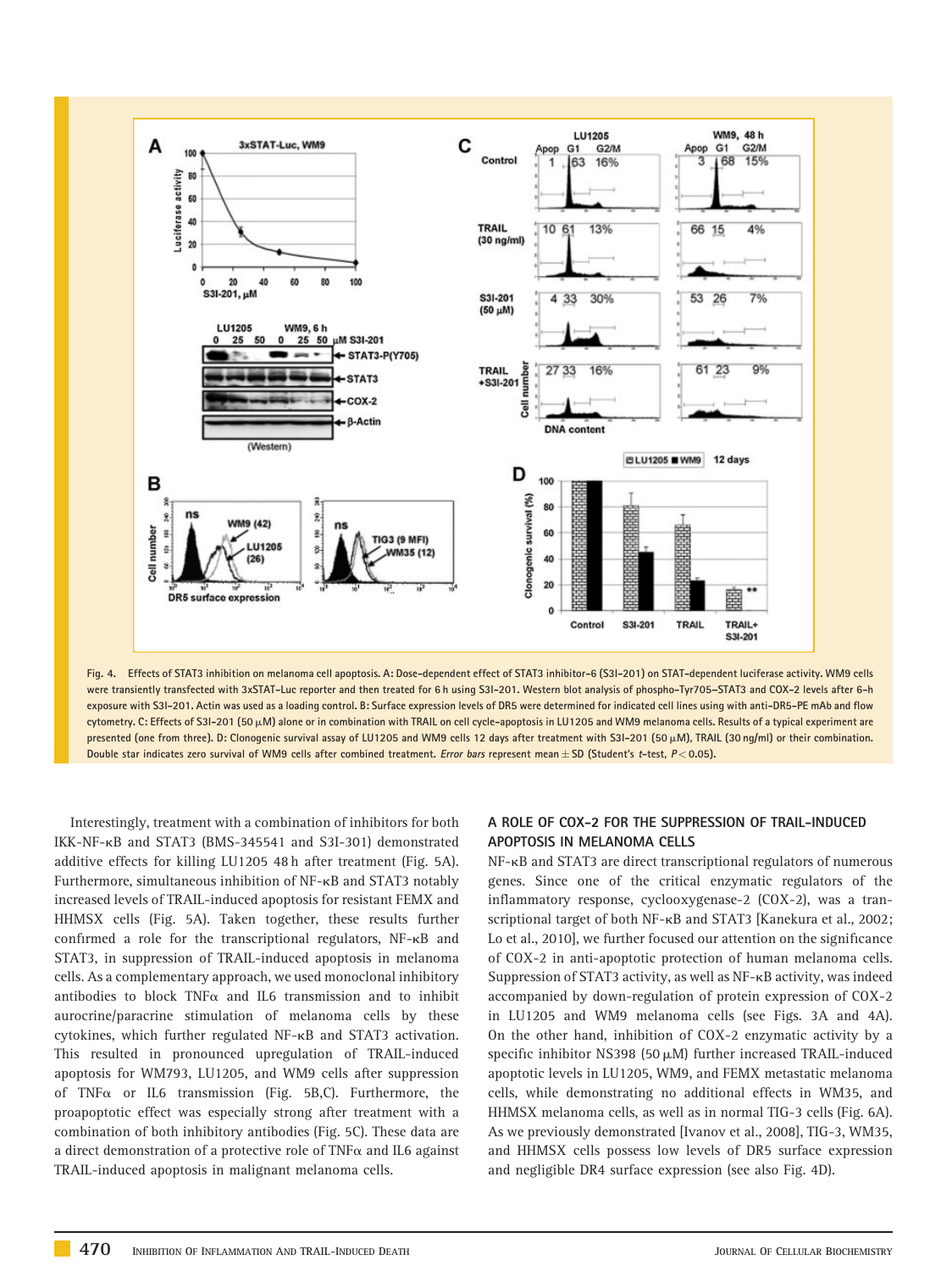

Fig. 5. Double inhibition of NF-kB and STAT3: effects on TRAIL-induced apoptosis. A: Cells were treated with BMS-345541 (10  $\mu$ M), S3I-201 (50  $\mu$ M), TRAIL (30 ng/ml) individually or in combination. Apoptotic levels were determined using PI staining of DNA and flow cytometry. B,C: Effects of anti-TNF $\alpha$ (aTNF) (5  $\mu$ g/ml), anti-IL6 (alL6) (5  $\mu$ g/ml) mAbs or their combination on TRAIL-induced apoptosis in melanoma cell lines. Error bars represent mean  $\pm$  SD (Student's t-test,  $P < 0.05$ )

Furthermore, pronounced downregulation of COX-2 protein levels by COX-2 RNAi [Ivanov and Hei, 2006b] was also accompanied by a decrease in cFLIP protein levels, a critical inhibitor of caspase-8 activity, and the subsequent upregulation of TRAIL-induced caspase-8-mediated apoptosis in LU1205 cells. For TRAIL-sensitive WM9 cells, effects of COX-2 suppression were also significant, but less pronounced (Fig. 6B). Downregulation of COX-2 levels by specific RNAi was accompanied by increased TRAIL-induced apoptosis in WM9 and LU1205 cells (Fig. 6C). An important role of cFLIP, which by itself was a transcriptional target of NF-kB and STAT3, in the negative regulation of TRAILinduced apoptosis in melanoma cells was reported previously [Ivanov and Hei, 2006b]. Effect of pharmacological inhibition of COX-2 on downregulation of cFLIP levels in cancer cell lines was also previously reported [Liu et al., 2006]. Taken together, our results confirmed that inhibition of COX-2 (as a STAT3 and NF-k<sup>B</sup> transcriptional target in the inflammatory response) further upregulated TRAIL-induced apoptosis in melanoma cells.



Fig. 6. Effects of downregulation of COX-2 on TRAIL-induced apoptosis. A: Effects of NS398 (50  $\mu$ M), an enzymatic inhibitor of COX-2, on TRAIL (30 ng/ml) or TRAIL + CHX (1  $\mu$ g/ml) induced apoptosis in fibroblasts and indicated melanoma lines. B: Effects of COX-2 suppression by specific COX-2 RNAi on COX-2 and cFLIP-L protein expression levels in WM9 and LU1205 melanoma cells. Cell cultures stably transfected by control or COX-2 RNAi were previously described. C: TRAIL-induced apoptosis in control and COX-2 deficient cell cultures. Apoptotic levels were determined 48 h after treatment using PI staining and the flow cytometry. Error bars represent mean  $\pm$  SD (Student's  $t$  test,  $P < 0.05$ ).

# ADDITIONAL INHIBITORS OF PROINFLAMMATORY GENE EXPRESSION, INCREASED THE SUSCEPTIBILITY OF MELANOMA CELLS TO TRAIL

The polyphenolic phytoalexin, resveratrol (RSV), is an efficient inhibitor of both NF-kB- and STAT3-dependent transcription in melanoma lines as well as in different cancer cell lines in concert with extensive activation of ATM-p53 and MAPK pathways [Aggarwal et al., 2004; Ivanov et al., 2008]. Production and secretion of TNF $\alpha$  and IL6, as well as protein expression of COX-2 (Fig. 7A–C) were substantially decreased by RSV treatment of melanoma lines. RSV exposure also further decreased mitochondrial respiration in cancer cells (Fig. 7D), similar to the effects of sodium arsenite treatment (see Fig. 2). These data highlighted the general anti-inflammatory effects of RSV in melanoma cells. RSV by itself demonstrated only modest levels of melanoma cell killing determined by decreased clonogenic survival following RSV exposure (Fig. 7E). However, a combination of TRAIL and RSV was extremely effective in the induction of high levels of cell death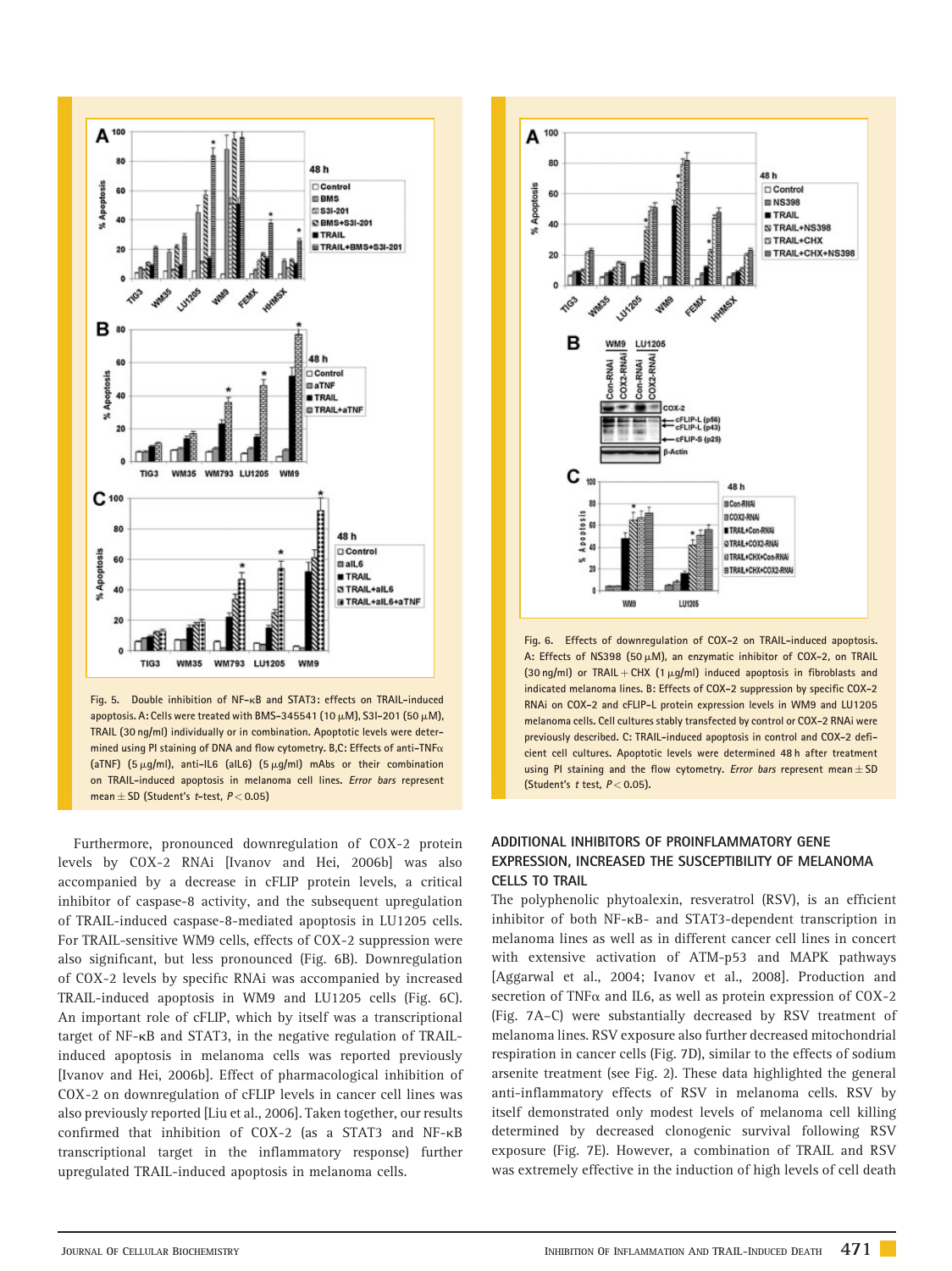



in several melanoma lines based on results of a clonogenic survival assay (Fig. 7E), further extending previous observations on proapoptotic activity of a combination of TRAIL and RSV in cancer cells [Fulda and Debatin, 2004; Ivanov et al., 2008], while the effect of this combination on TIG-3 normal fibroblasts was only marginal. Taken together, the present results and previously published data allow us to link proapoptotic effects of RSV in a combination with

TRAIL, at least partially, with suppression of anti-apoptotic functions by NF-kB and STAT3 in melanoma cells.

Among additional suppressors of inflammation, a small molecular inhibitor of the ATM-NF-kB/STAT3 signaling pathway, KU-55933 (10 $\mu$ M), demonstrated pronounced anti-inflammatory effects (determined by downregulation of IL6 secretion) and upregulation of TRAIL-mediated apoptosis in human melanoma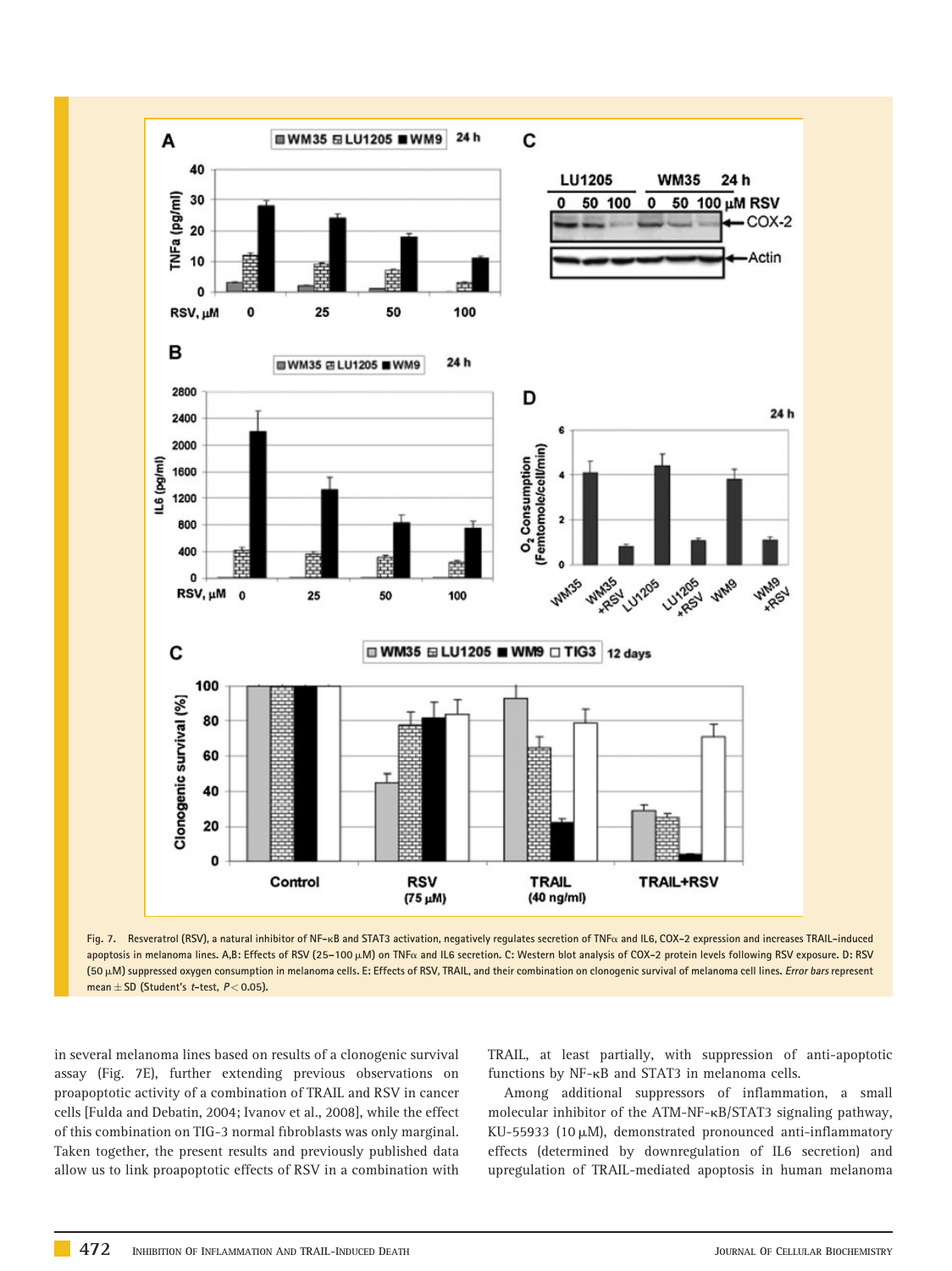cells (Suppl. Fig. 3) confirming our recent observations on a role of ATM kinase activity in the regulation of apoptosis in melanoma cells [Ivanov et al., 2009].

# **DISCUSSION**

Since many melanoma cell lines exhibit profound resistance to TRAIL treatment, we and others investigated the origin of this resistance and demonstrated an upregulation of TRAIL/TRAIL-Rmediated apoptosis in metastatic melanoma cells using different types of co-treatment for suppression of strong anti-apoptotic mechanisms in cancer cells [Hersey et al., 2006; Ivanov et al., 2007]. Melanoma has multifactorial etiology and, quite predictably, different approaches should be used for successful treatment of this disease. An interesting and potentially important difference between melanoma lines observed in the present study was the different levels of mitochondrial function that could probably predict different effects of drugs targeting mitochondria. Melanoma cells with suppressed mitochondrial function responded poorly to sodium arsenite or other mitochondrial target drugs. This was based on downregulation of the mitochondrial pathway of apoptotic death, which actively required energy produced by mitochondria, in advanced melanomas. In some cases (OM431 and SW1 melanoma cells), an additional suppression of the mitochondrial apoptotic pathway was based on strong downregulation of APAF1 levels, a critical adaptor protein of this pathway [Soengas and Lowe, 2003; Ivanov and Hei, 2006b]. We investigated a role of the proinflammatory response of melanoma cells via TNFa/TNFR-NF-kB-IL6/IL6R-STAT3 pathways in regulation of apoptosis to consider alternative approaches for treatment of metastatic melanomas.

Although a general link between inflammation and tumorigenesis is well established [Karin, 2009], there are many different aspects to this problem. The focus of our study was the proinflammatory response of metastatic melanoma cells based on the endogenous NF-kB- and STAT3-transcriptional activation of cytokine gene expression, establishing an autocrine loop with further activation of NF-kB- and STAT3-dependent anti-apoptotic genes, including COX-2 and cFLIP. We further demonstrated that suppression of this protective loop at several points (TNF $\alpha$ , IKK $\beta$ – NF-kB, IL6, JAK2–STAT3, COX-2) substantially upregulated TRAILinduced apoptosis in melanoma cells. Unfortunately, for some melanoma lines, even increasing apoptotic response to TRAIL still did not achieve high levels of apoptosis. The preliminary upregulation of TRAIL-R2/R1 (DR5/DR4) levels using different approaches might further help to upregulate TRAIL-induced apoptosis in these melanoma lines [Ivanov et al., 2007].

Numerous mechanisms that control either direct physical interaction between NF-kB RelA subunit and STAT3 [Yang et al., 2007] or extensive cross-talking between signaling pathways targeting gene expression and activation of NF-kB and STAT3 have been elucidated in the inflammatory network, including in cancer cells [Grivennikov and Karin, 2008]. One of the critical results of NF-kB and STAT3 interactions in tumorigenesis also targets the mitochondria. A deficiency of normal mitochondrial respiratory function, but increased production of reactive oxygen species, one of the characteristic features of the inflammatory response [Alexeyev et al., 2004], might be frequently found in cancer cells, which have a tendency to change their energetic metabolism from oxidative phosphorylation to oxidative glycolysis (''Warburg effect'') [Jones and Thompson, 2009]. Such downregulation of mitochondrial function could be achieved via direct depletion of mtDNA with suppression of mitochondriogenesis, as we observed in the present study. Alternatively, transcription factors, such as NFkB and STAT3 could play multiple roles in the control of mitochondrial function. By transcriptional regulation of COX-2 and iNOS, both NF-kB and STAT3 positively control ROS and NOS production. On the other hand, via transcriptional regulation of antioxidant enzymes, such as Mn-superoxide dismutase, NF-k<sup>B</sup> could balance ROS levels and abrogate destructive effects of ROS on mitochondria [Luo et al., 2005].

The present study and our previous work [Ivanov et al., 2007, 2009] provide significant understanding of the regulation of TRAILmediated apoptosis in melanoma cells and will potentially foster translational development of a new therapy for treatment of currently therapy-resistant metastatic melanomas. This strategy for treatment of human melanomas, which could be further used in translational research, is based on: (i) dramatic upregulation of surface expression of death receptor (TRAIL-R1/DR4 and TRAIL-R2/ DR5) in metastatic melanomas using ionizing radiation; (ii) increasing sensitivity to apoptosis using inhibition (immunological, pharmacological or by specific RNAi) of the  $TNFA$ -NF-kB–IL-6/IL-6R–STAT3–COX2 signaling cascade in human melanoma cells. Our study also demonstrates that dual inhibition of NF-kB and STAT3-dependent gene expression (through small molecular inhibitors or natural agents, such as resveratrol [Fulda and Debatin, 2004]) was especially efficient for increasing the TRAIL-response in some human melanoma lines.

# ACKNOWLEDGMENTS

We would like to thank Dr. M. Herlyn for melanoma cell lines and Dr. H. B. Lieberman for a critical reading of the manuscript and discussion.

# **REFERENCES**

Aggarwal BB, Bhardwaj A, Aggarwal RS, Seeram NP, Shishodia S, Takada Y. 2004. Role of resveratrol in prevention and therapy of cancer: Preclinical and clinical studies. Anticancer Res 24:2783–2840.

Alexeyev MF, Ledoux SP, Wilson GL. 2004. Mitochondrial DNA and aging. Clin Sci (Lond) 107:355–364.

Amadori S, Fenaux P, Ludwig H, O'Dwyer M, Sanz M. 2005. Use of arsenic trioxide in haematological malignancies: Insight into the clinical development of a novel agent. Curr Med Res Opin 21:403–411.

Ashkenazi A, Holland P, Eckhardt SG. 2008. Ligand-based targeting of apoptosis in cancer: The potential of recombinant human apoptosis ligand 2/Tumor necrosis factor-related apoptosis-inducing ligand (rhApo2L/ TRAIL). J Clin Oncol 26:3621–3630.

Beal MF. 2004. Mitochondrial dysfunction and oxidative damage in Alzheimer's and Parkinson's diseases and coenzyme Q10 as a potential treatment. J Bioenerg Biomembr 36:381–386.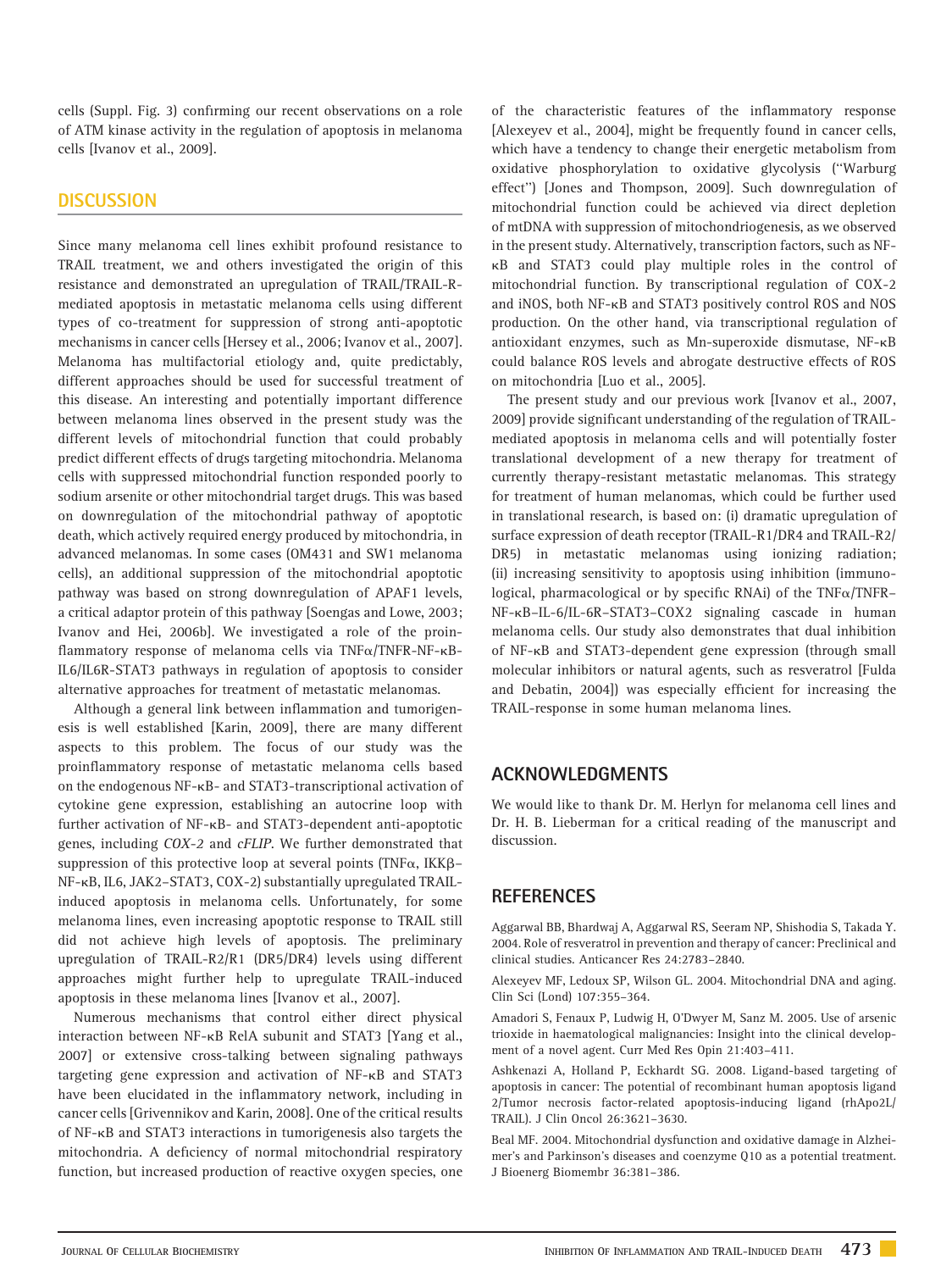Chin L, Garraway LA, Fisher DE. 2006. Malignant melanoma: Genetics and therapeutics in the genomic era. Genes Dev 20:2149–2182.

Costantini P, Jacotot E, Decaudin D, Kroemer G. 2000. Mitochondrion as a novel target of anticancer chemotherapy. J Natl Cancer Inst 92:1042–1053.

Coussens LM, Werb Z. 2002. Inflammation and cancer. Nature 420:860–867.

Darnell JE, Jr. 2002. Transcription factors as targets for cancer therapy. Nat Rev Cancer 2:740–749.

Dhawan P, Singh AB, Ellis DL, Richmond A. 2002. Constitutive activation of Akt/protein kinase B in melanoma leads to up-regulation of nuclear factorkappaB and tumor progression. Cancer Res 62:7335–7342.

Fulda S, Debatin KM. 2004. Sensitization for tumor necrosis factor-related apoptosis-inducing ligand-induced apoptosis by the chemopreventive agent resveratrol. Cancer Res 64:337–346.

Fulda S, Debatin KM. 2006. Extrinsic versus intrinsic apoptosis pathways in anticancer chemotherapy. Oncogene 25:4798–4811.

Fulda S, Galluzzi L, Kroemer G. 2010. Targeting mitochondria for cancer therapy. Nat Rev Drug Discov 9:447–464.

Gogas HJ, Kirkwood JM, Sondak VK. 2007. Chemotherapy for metastatic melanoma: Time for a change? Cancer 109:455–464.

Gogas HJ, Kirkwood JM, Sondak VK. 2007. Chemotherapy for metastatic melanoma: Time for a change? Cancer 109:455–464.

Grivennikov S, Karin M. 2008. Autocrine IL-6 signaling: A key event in tumorigenesis? Cancer Cell 13:7–9.

Hersey P, Zhuang L, Zhang XD. 2006. Current strategies in overcoming resistance of cancer cells to apoptosis melanoma as a model. Int Rev Cytol 251:131–158.

Hilmi C, Larribere L, Giuliano S, Bille K, Ortonne JP, Ballotti R, Bertolotto C. 2008. IGF1 promotes resistance to apoptosis in melanoma cells through an increased expression of BCL2, BCL-X(L), and survivin. J Invest Dermatol 128:1499–1505.

Ivanov VN, Hei TK. 2004. Arsenite sensitizes human melanomas to apoptosis via tumor necrosis factor alpha-mediated pathway. J Biol Chem 279:22747– 22758.

Ivanov VN, Hei TK. 2005. Combined treatment with EGFR inhibitors and arsenite upregulated apoptosis in human EGFR-positive melanomas: A role of suppression of the PI3K–AKT pathway. Oncogene 24:616–626.

Ivanov VN, Hei TK. 2006a. Dual treatment with COX-2 inhibitor and sodium arsenite leads to induction of surface Fas Ligand expression and Fas-Ligand-mediated apoptosis in human melanoma cells. Exp Cell Res 312:1401–1417.

Ivanov VN, Hei TK. 2006b. Sodium arsenite accelerates TRAIL-mediated apoptosis in melanoma cells through upregulation of TRAIL-R1/R2 surface levels and downregulation of cFLIP expression. Exp Cell Res 312:4120–4138.

Ivanov VN, Kehrl JH, Ronai Z. 2000. Role of TRAF2/GCK in melanoma sensitivity to UV-induced apoptosis. Oncogene 19:933–942.

Ivanov VN, Bhoumik A, Krasilnikov M, Raz R, Owen-Schaub LB, Levy D, Horvath CM, Ronai Z. 2001. Cooperation between STAT3 and c-jun suppresses Fas transcription. Mol Cell 7:517–528.

Ivanov VN, Bhoumik A, Ronai Z. 2003. Death receptors and melanoma resistance to apoptosis. Oncogene 22:3152–3161.

Ivanov VN, Zhou H, Hei TK. 2007. Sequential treatment by ionizing radiation and sodium arsenite dramatically accelerates TRAIL-mediated apoptosis of human melanoma cells. Cancer Res 67:5397–5407.

Ivanov VN, Partridge MA, Johnson GE, Huang SX, Zhou H, Hei TK. 2008. Resveratrol sensitizes melanomas to TRAIL through modulation of antiapoptotic gene expression. Exp Cell Res 314:1163–1176.

Ivanov VN, Zhou H, Partridge MA, Hei TK. 2009. Inhibition of ataxia telangiectasia mutated kinase activity enhances TRAIL-mediated apoptosis in human melanoma cells. Cancer Res 69:3510–3519.

Jones RG, Thompson CB. 2009. Tumor suppressors and cell metabolism: A recipe for cancer growth. Genes Dev 23:537–548.

Kanekura T, Goorha S, Kirtikara K, Ballou LR. 2002. The involvement of NFkappaB in the constitutive overexpression of cyclooxygenase-2 in cyclooxygenase-1 null cells. Biochim Biophys Acta 1542:14–22.

Karin M. 2009. NF-kappaB as a critical link between inflammation and cancer. Cold Spring Harb Perspect Biol 1:a000141.

Karin M, Lawrence T, Nizet V. 2006. Innate immunity gone awry: Linking microbial infections to chronic inflammation and cancer. Cell 124:823– 835.

Kimmelman AC, Osada M, Chan AM. 2000. R-Ras3, a brain-specific Rasrelated protein, activates Akt and promotes cell survival in PC12 cells. Oncogene 19:2014–2022.

Krasilnikov M, Ivanov VN, Dong J, Ronai Z. 2003. ERK and PI3K negatively regulate STAT-transcriptional activities in human melanoma cells: Implications towards sensitization to apoptosis. Oncogene 22:4092–4101.

Kreuz S, Siegmund D, Scheurich P, Wajant H. 2001. NF-kappaB inducers upregulate cFLIP, a cycloheximide-sensitive inhibitor of death receptor signaling. Mol Cell Biol 21:3964–3973.

Kusaba M, Nakao K, Goto T, Nishimura D, Kawashimo H, Shibata H, Motoyoshi Y, Taura N, Ichikawa T, Hamasaki K, Eguchi K. 2007. Abrogation of constitutive STAT3 activity sensitizes human hepatoma cells to TRAILmediated apoptosis. J Hepatol 47:546–555.

Leslie K, Lang C, Devgan G, Azare J, Berishaj M, Gerald W, Kim YB, Paz K, Darnell JE, Albanese C, Sakamaki T, Pestell R, Bromberg J. 2006. Cyclin D1 is transcriptionally regulated by and required for transformation by activated signal transducer and activator of transcription 3. Cancer Res 66:2544–2552.

Lin L, Amin R, Gallicano GI, Glasgow E, Jogunoori W, Jessup JM, Zasloff M, Marshall JL, Shetty K, Johnson L, Mishra L, He AR. 2009. The STAT3 inhibitor NSC 74859 is effective in hepatocellular cancers with disrupted TGF-beta signaling. Oncogene 28:961–972.

Liu X, Yue P, Schonthal AH, Khuri FR, Sun SY. 2006. Cellular FLICEinhibitory protein down-regulation contributes to celecoxib-induced apoptosis in human lung cancer cells. Cancer Res 66:11115–11119.

Lo HW, Cao X, Zhu H, Ali-Osman F. 2010. Cyclooxygenase-2 is a novel transcriptional target of the nuclear EGFR-STAT3 and EGFRvIII-STAT3 signaling axes. Mol Cancer Res 8:232–245.

Luo JL, Kamata H, Karin M. 2005. IKK/NF-kappaB signaling: Balancing life and death—A new approach to cancer therapy. J Clin Invest 115:2625–2632.

Mathas S, Lietz A, Janz M, Hinz M, Jundt F, Scheidereit C, Bommert K, Dorken B. 2003. Inhibition of NF-kappaB essentially contributes to arsenic-induced apoptosis. Blood 102:1028–1034.

Mattei S, Colombo MP, Melani C, Silvani A, Parmiani G, Herlyn M. 1994. Expression of cytokine/growth factors and their receptors in human melanoma and melanocytes. Int J Cancer 56:853–857.

Partridge MA, Huang SX, Hernandez-Rosa E, Davidson MM, Hei TK. 2007. Arsenic induced mitochondrial DNA damage and altered mitochondrial oxidative function: Implications for genotoxic mechanisms in mammalian cells. Cancer Res 67:5239–5247.

Pelicano H, Xu RH, Du M, Feng L, Sasaki R, Carew JS, Hu Y, Ramdas L, Hu L, Keating MJ, Zhang W, Plunkett W, Huang P. 2006. Mitochondrial respiration defects in cancer cells cause activation of Akt survival pathway through a redox-mediated mechanism. J Cell Biol 175:913–923.

Peng HH, Liang S, Henderson AJ, Dong C. 2007. Regulation of interleukin-8 expression in melanoma-stimulated neutrophil inflammatory response. Exp Cell Res 313:551–559.

Perlis C, Herlyn M. 2004. Recent advances in melanoma biology. Oncologist 9:182–187.

Rigel DS. 2002. The effect of sunscreen on melanoma risk. Dermatol Clin 20:601–606.